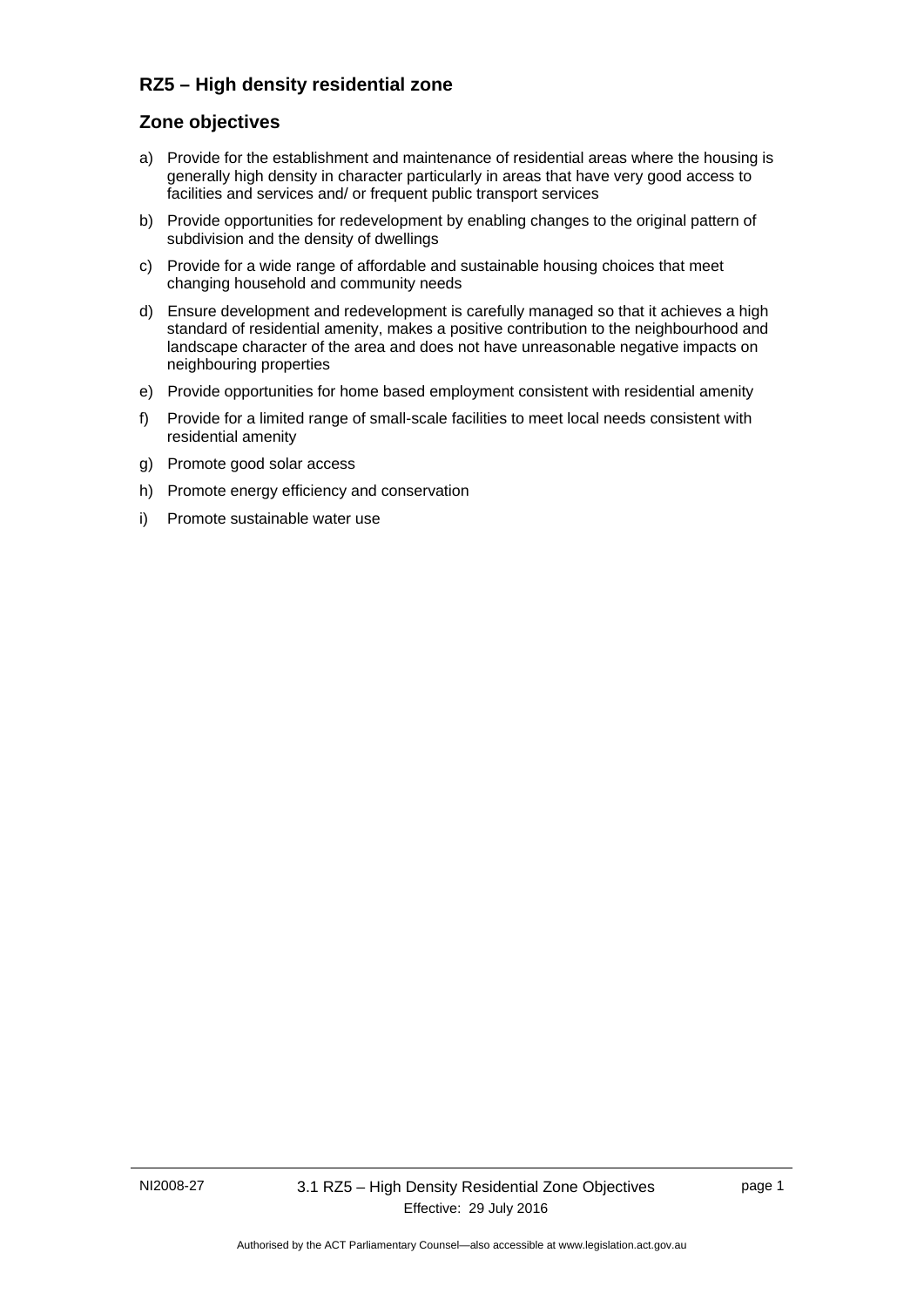# **RZ5 – High density residential zone development table**

### **EXEMPT DEVELOPMENT**

Development approval is not required. Building approval may be required. On leased land, development must be authorised by a lease.

Single dwelling housing – new residential land, subject to section 20 and schedule 1 of the Planning and Development Regulation 2008.

Exempt development identified in section 20 and schedule 1 of the Planning and Development Regulation 2008.

#### **ASSESSABLE DEVELOPMENT**

Development application required.

On leased land, development must be authorised by a lease.

**MINIMUM ASSESSMENT TRACK CODE** 

Development application required and assessed in the code track

**Development**

Single dwelling housing that complies with the relevant rules, except where exempted from requiring development approval by section 20 and schedule 1 of the Planning and Development Regulation 2008.

Development specified as additional code track development in a suburb precinct code for land shown on the relevant suburb precinct map

Varying a lease to do one or more of the following:

1. express the number of approved or lawfully erected dwellings

2. remove, relocate or change easements.

### **MINIMUM ASSESSMENT TRACK**

|             |   |              | - |
|-------------|---|--------------|---|
|             |   |              |   |
|             | W |              |   |
| u<br>ـ<br>ー | ÷ | ー<br>∼<br>ı. | ـ |

Development application required and assessed in the merit track, unless specified in schedule 4 of the Planning and Development Act 2007 (as impact track)

| <b>Development</b>                                                                                                                                |                                                                                    |  |  |
|---------------------------------------------------------------------------------------------------------------------------------------------------|------------------------------------------------------------------------------------|--|--|
| ancillary use                                                                                                                                     | parkland                                                                           |  |  |
| boarding house                                                                                                                                    | residential care accommodation                                                     |  |  |
| child care centre                                                                                                                                 | retirement village                                                                 |  |  |
| community activity centre                                                                                                                         | sign                                                                               |  |  |
| consolidation                                                                                                                                     | single dwelling housing (where not exempt<br>development or code track assessable) |  |  |
| demolition                                                                                                                                        | secondary residence                                                                |  |  |
| development specified as additional merit<br>track development in a suburb precinct code<br>for land shown on the relevant suburb<br>precinct map | special dwelling                                                                   |  |  |
| guest house                                                                                                                                       | subdivision                                                                        |  |  |
| health facility                                                                                                                                   | supportive housing                                                                 |  |  |
| home business                                                                                                                                     | temporary use                                                                      |  |  |
| minor road                                                                                                                                        | varying a lease (where not code track or<br>impact track assessable)               |  |  |
| minor use                                                                                                                                         |                                                                                    |  |  |
| multi-unit housing                                                                                                                                |                                                                                    |  |  |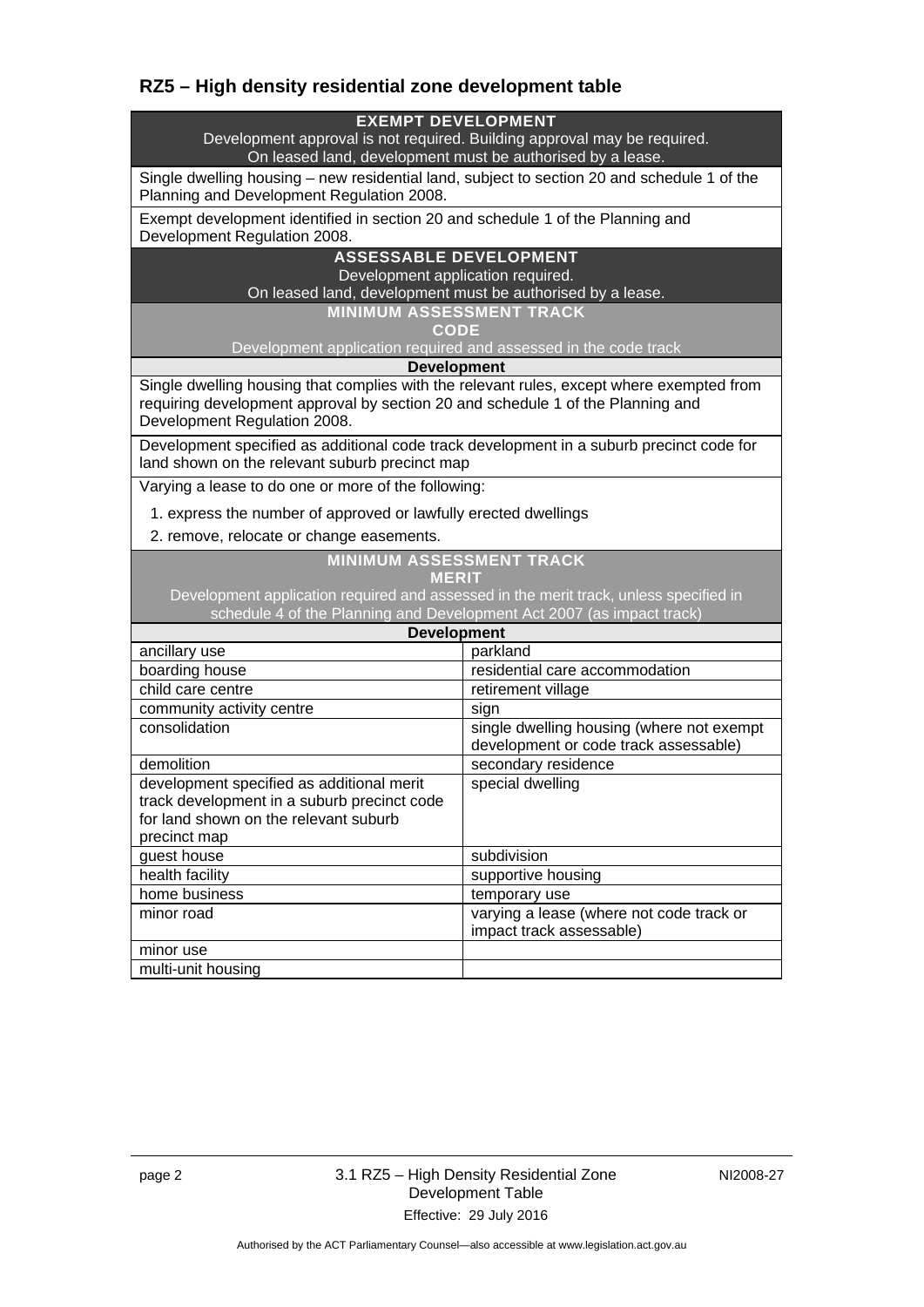| MINIMUM ASSESSMENT TRACK IMPACT<br>Development application required and assessed in the impact track                                                                                                    |                                        |  |  |
|---------------------------------------------------------------------------------------------------------------------------------------------------------------------------------------------------------|----------------------------------------|--|--|
| 1. Development that is not:                                                                                                                                                                             |                                        |  |  |
| a. Exempt, code track or merit track development (see section 132 of the<br>Planning and Development Act 2007); or<br>b. Prohibited development, other than development that is permitted under s137 of |                                        |  |  |
| the Planning and Development Act 2007.<br>Development specified in schedule 4 of the Planning and Development Act 2007 and<br>2.<br>not listed as a prohibited use in this table.                       |                                        |  |  |
| Development that is authorised by a lease and listed as a prohibited use in this table.<br>3.                                                                                                           |                                        |  |  |
| Development declared under section 124 or section 125 of the Planning and<br>4.<br>Development Act 2007 and not listed as a prohibited development in this table.                                       |                                        |  |  |
| Varying a lease to add a use assessable under the impact track.<br>5.                                                                                                                                   |                                        |  |  |
| <b>PROHIBITED DEVELOPMENT</b>                                                                                                                                                                           |                                        |  |  |
| Development listed below is prohibited development except where it is listed elsewhere in<br>this development table.                                                                                    |                                        |  |  |
| agriculture                                                                                                                                                                                             | liquid fuel depot                      |  |  |
| airport                                                                                                                                                                                                 | mining industry                        |  |  |
| animal care facility                                                                                                                                                                                    | mobile home park                       |  |  |
| animal husbandry                                                                                                                                                                                        | motel                                  |  |  |
| aquatic recreation facility                                                                                                                                                                             | municipal depot                        |  |  |
| bulk landscape supplies                                                                                                                                                                                 | nature conservation area               |  |  |
| business agency                                                                                                                                                                                         | offensive industry                     |  |  |
| car park                                                                                                                                                                                                | office                                 |  |  |
| caretakers residence                                                                                                                                                                                    | outdoor recreation facility            |  |  |
| caravan park/camping ground                                                                                                                                                                             | overnight camping area                 |  |  |
| cemetery                                                                                                                                                                                                | pedestrian plaza                       |  |  |
| civic administration                                                                                                                                                                                    | place of assembly                      |  |  |
| club                                                                                                                                                                                                    | place of worship                       |  |  |
| communications facility                                                                                                                                                                                 | plant and equipment hire establishment |  |  |
| community theatre                                                                                                                                                                                       | plantation forestry                    |  |  |
| commercial accommodation unit                                                                                                                                                                           | produce market                         |  |  |
| corrections facility                                                                                                                                                                                    | public agency                          |  |  |
| craft workshop                                                                                                                                                                                          | public transport facility              |  |  |
| cultural facility                                                                                                                                                                                       | railway use                            |  |  |
| defence installation                                                                                                                                                                                    | recyclable materials collection        |  |  |
| development specified as additional<br>prohibited development in a suburb precinct<br>code for land shown on the relevant suburb<br>precinct map                                                        | recycling facility                     |  |  |
| drink establishment                                                                                                                                                                                     | religious associated use               |  |  |
| drive-in cinema                                                                                                                                                                                         | restaurant                             |  |  |
| educational establishment                                                                                                                                                                               | sand and gravel extraction             |  |  |
| emergency services facility                                                                                                                                                                             | scientific research establishment      |  |  |
| farm tourism                                                                                                                                                                                            | serviced apartment                     |  |  |
| freight transport facility                                                                                                                                                                              | service station                        |  |  |
| funeral parlour                                                                                                                                                                                         | <b>SHOP</b>                            |  |  |
| general industry                                                                                                                                                                                        | stock/sale yard                        |  |  |
| group or organised camp                                                                                                                                                                                 | store                                  |  |  |

# NI2008-27 3.1 RZ5 – High Density Residential Zone Development Table Effective: 29 July 2016